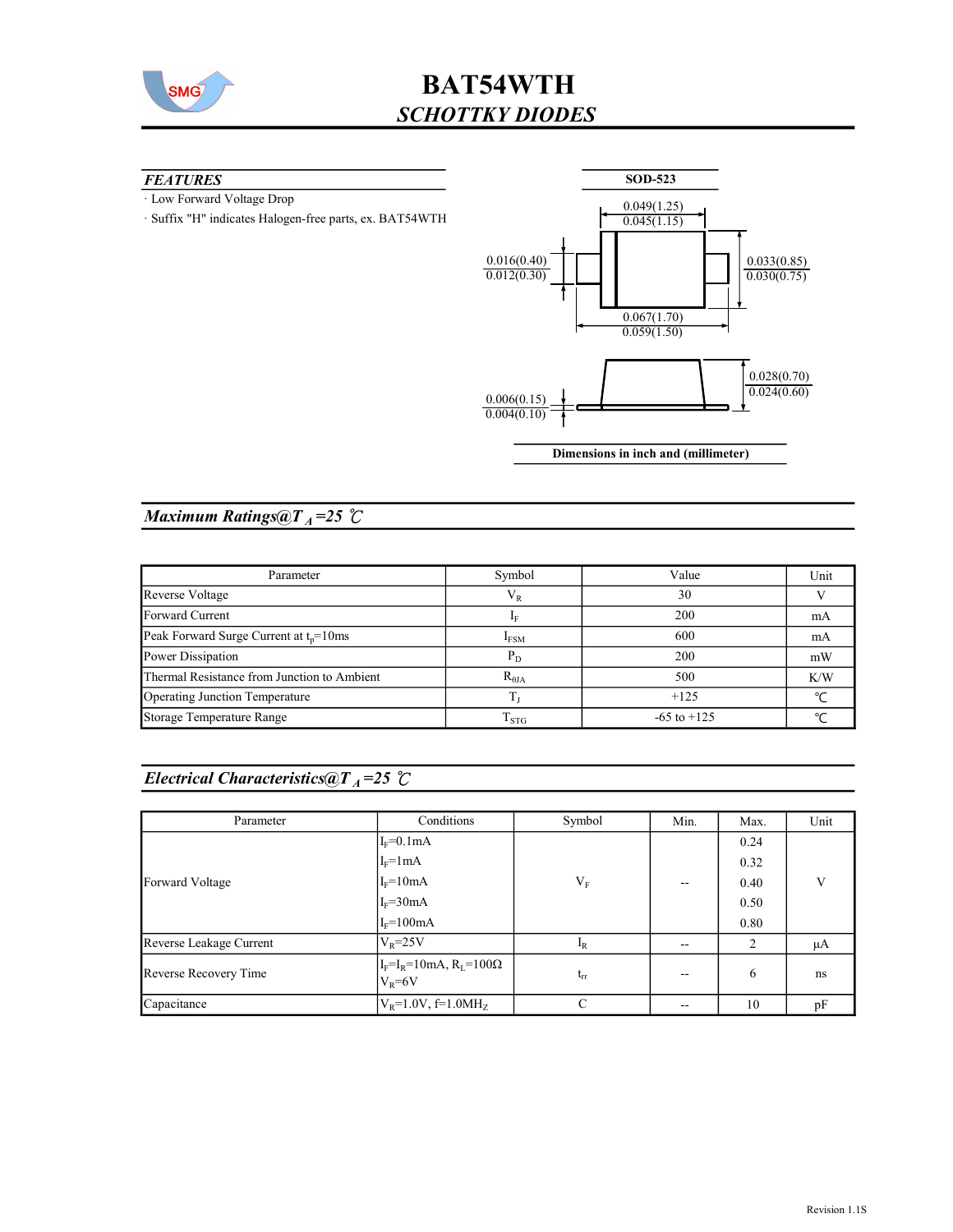

## Typical Characteristics







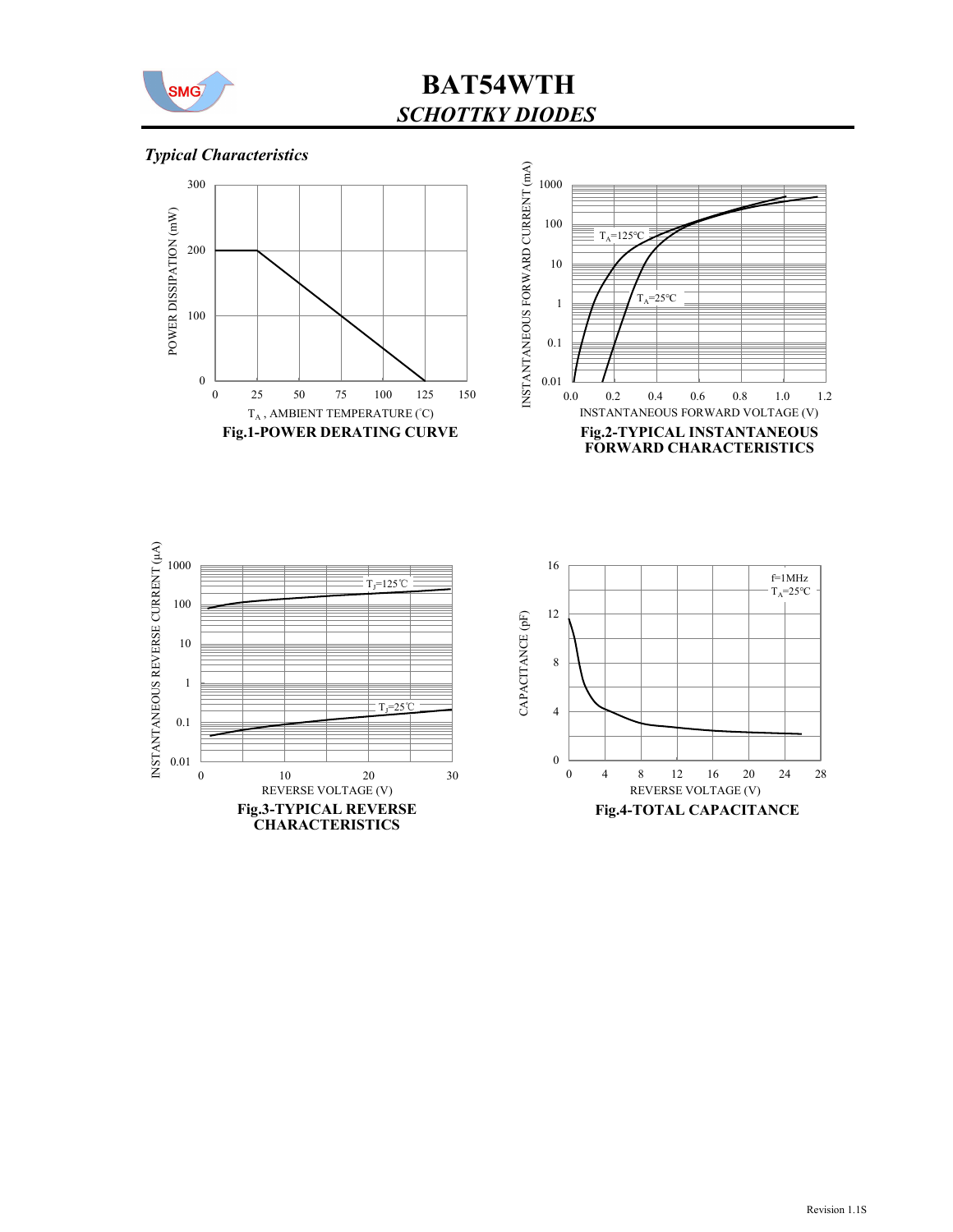

### TAPE & REEL SPECIFICATION



| Item                   | Symbol         | <b>SOD-523</b>    |
|------------------------|----------------|-------------------|
| Carrier width          | $A_0$          | $0.85 \pm 0.15$   |
| Carrier length         | $B_0$          | $1.65 \pm 0.15$   |
| Carrier depth          | $K_0$          | $2.40 \pm 0.10$   |
| Sprocket hole          | d              | $1.50 \pm 0.10$   |
| Reel outside diameter  | D              | $178.00 \pm 2.00$ |
| Feed hole width        | $D_0$          | $13.00 \pm 0.50$  |
| Reel inner diameter    | $D_1$          | MIN. 50.00        |
| Sprocke hole position  | E              | $1.75 \pm 0.10$   |
| Punch hole position    | F              | $3.50 \pm 0.10$   |
| Sprocke hole pitch     | $P_0$          | $4.00 \pm 0.10$   |
| Punch hole pitch       | $P_1$          | $4.00 \pm 0.10$   |
| Embossment center      | P <sub>2</sub> | $2.00 \pm 0.10$   |
| Overall tape thickness | T              | MAX. 0.60         |
| Tape width             | W              | MAX. 8.30         |
| Reel width             | W1             | MAX. 14.90        |

#### ORDER INFORMATION

| гаска  | $\sim$<br>ize<br>R ee |     |
|--------|-----------------------|-----|
| <br>رے | 711                   | vvv |

#### MARKING CODE

| Part Number | Marking Code |
|-------------|--------------|
| BAT54WTH    |              |